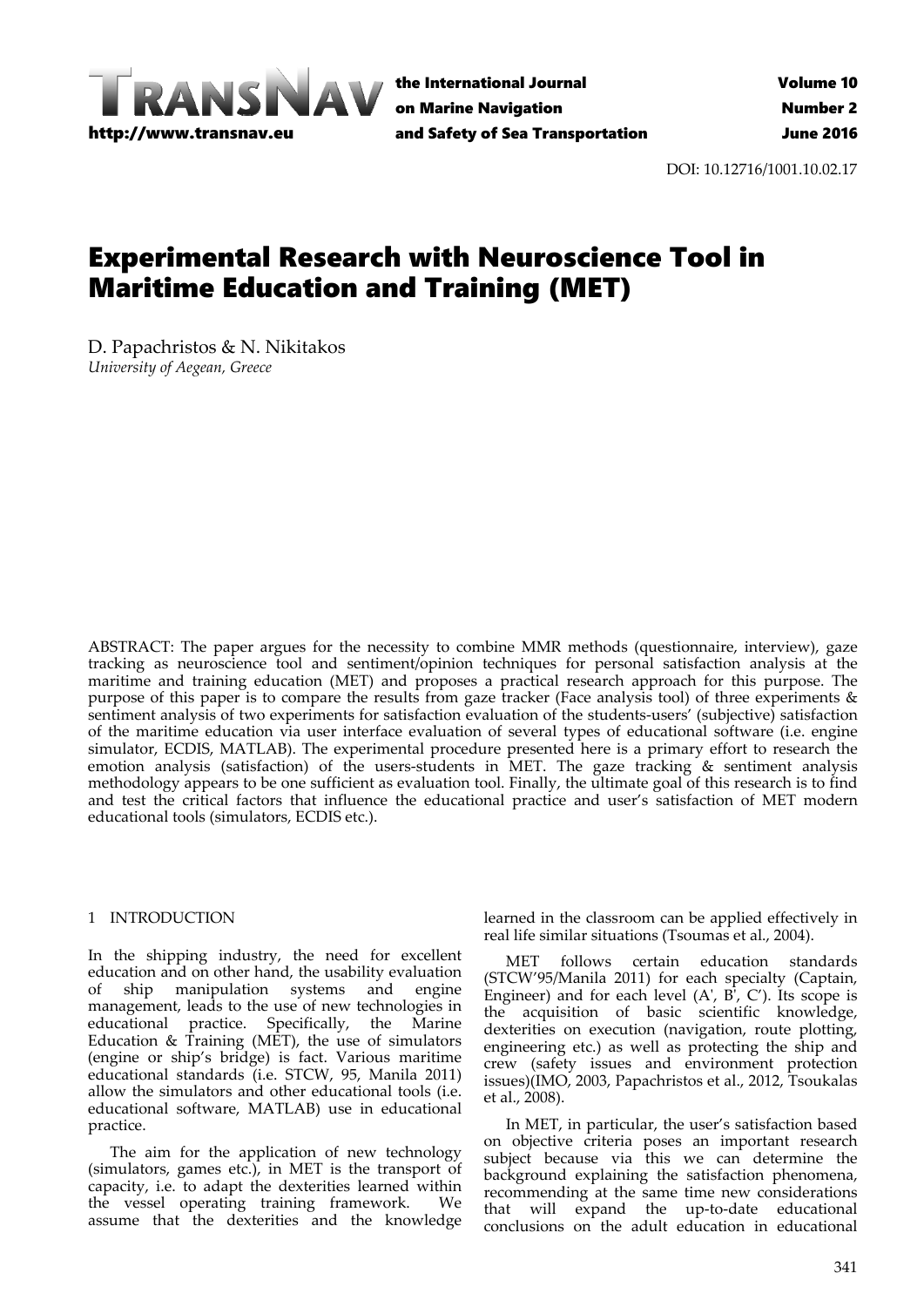programs and software development (IMO, 2003, Papachristos, Nikitakos, 2010, 2011).

The paper argues for the necessity of a mixed approach to usability and educational evaluation at the engine room or Ship bridge simulation, and proposes a practical framework for this purpose. In particular, we use a multi‐method approach for the usability and educational evaluation of maritime simulators and other educational tools that combines physiological data generated from gaze tracking data (neuroscience tool), questionnaires and interviews and speech recording for measuring emotional user responses‐lexical analysis. The combination of these methods aims at the generation of measurable results of user experience complementary assessments (Papachristos et al., 2012).

Gaze tracking involves detecting and following the direction in which a person looks. The direction of the eye gaze can express the user's interests; it is a potential porthole into the current cognitive processes. Communication through the direction of the eyes is faster than any other mode of human communication. Gaze Tracking has been applied: in Human Computer Interaction, Advertising,<br>Communication for disabled, Virtual Reality, Communication for disabled, Improved image and video communication, Medical field and Human Behavior Study (Arpan, 2009).

Eye observation on handiness tests is a rather promising new field especially for system designers, as it may offer information on what may attract user attention and which are the problematic areas during system use. The research area on use of the optical recording tools is the quest for an exact interpretation of the optical measurements, their connection to the satisfaction and the learning effectiveness for users. Suggested research aims at this direction with the use of neuroscience methods in combination with the use of qualitative‐quantitative researches aiming at the extraction of useful conclusion that will help simulator system designers to develop the systems (especially the interface, delivering & organizing education material), class designers to better organize material and modern tools use (better planed educational scenarios that thriftily develop the trainees abilities but also can offer a more objective evaluation of their abilities & function as future captains or mechanics) and finally the expansion of the adult education field by offering new conclusions regarding the use of e-learning (introduction modes, evaluation) and possible revision of maritime education models of the respective apposite organizations (ΙΜΟ) (Dix et al., 2004, Papachristos, Nikitakos, 2010, 2011).

An important factor that can be investigated in relation to the emotional experience (specifically satisfaction phenomenon) is the *language process*. The psychological research in the language production, comprehension and development is developed mainly after 1960 as a result of linguist's N. Chomsky research on generative grammar. The psycholinguistic research showed that language comprehension and production is not influenced only from factors not related to their linguistic complexity but also from the speaker's/listener's existing knowledge for the world around him/her, as well as by the information included in the extra linguistic environment (Pinker

and Jackendorff, 2005). Investigating the emotional gravity of words spoken by a speaker and defined its emotional state (current or past) constitutes a state of the art issue. Most of the emotional state categorization suggested concern the English language. In recent years many sentiment analysis and opinion mining applications have been developed to analyze opinions, feelings and attitudes about products, brands, and news, and the like (Maks and Vossen, 2012).

Generally, this approach is generic, in the sense that it can be the starting point for an integrated usability & educational evaluation of the interactive technologies during in‐situ education, simulation and pragmatic ship operation management. Today, in total the application of neurosciences on education and especially gaze‐tracking methods are an important research quest and expansion (Goswami, 2007, Papachristos, Nikitakos, 2010).

# 2 LITERATURE REVIEW AND SCOPE

As more information is integrated on board by implementing an e‐navigation strategy plan in the future, graphic user interface (GUI) is likely to be more sophisticated. Such sophisticated equipment can enhance navigational safety if seafarers can operate equipment, access information and understand it properly. So, when seafarers misunderstand properly. So, when seafarers misunderstand information, sophistication will not lead to navigational safety and rather may pose risks on the ship. Thus, it is important to establish a methodology for usability evaluation (with emphasis on user's satisfaction) navigational or engine management equipment (IMO, 2012).

Usability has been defined by ISO 9241 as "the extent to which a product can be used by specified users to achieve specified goals with effectiveness, efficiency, and satisfaction in a specified context of use". It is widely acknowledged that the efficiency and effectiveness can be measured in an objective manner, i.e. in specific contexts of use and with the participation of representative user groups. They are usually defined in terms of metrics like: task success, time‐to‐task, errors, learnability (in repetitive use tests), etc.; while personal satisfaction is subjective in nature and depends on the characteristics of the user groups addressed (Papachristos et al., 2012, Tullis and Albert, 2008, Kotzabasis, 2011). Usability testing procedures used in user-centered interaction are designed to evaluate a product by testing it on users. This can be seen as an irreplaceable usability practice, since it gives direct input on how real users use the system. Usability testing focuses on measuring a human-made product's capacity to meet its intended purpose (Dix et al., 2004, Nielsen, 1994). A number of usability methods have been developed and promoted by different researchers (Neilson and Mark, 1994, Norman, 2006, Ryu, 2005).

There is considerable work on the ergonomic & usability assessment of the human strain (Torner et al., 1994) and the design and arrangement of ship equipment. This work has few applications in shipping industry (Petersen et al., 2010) and has not yet resulted to well established evaluation methods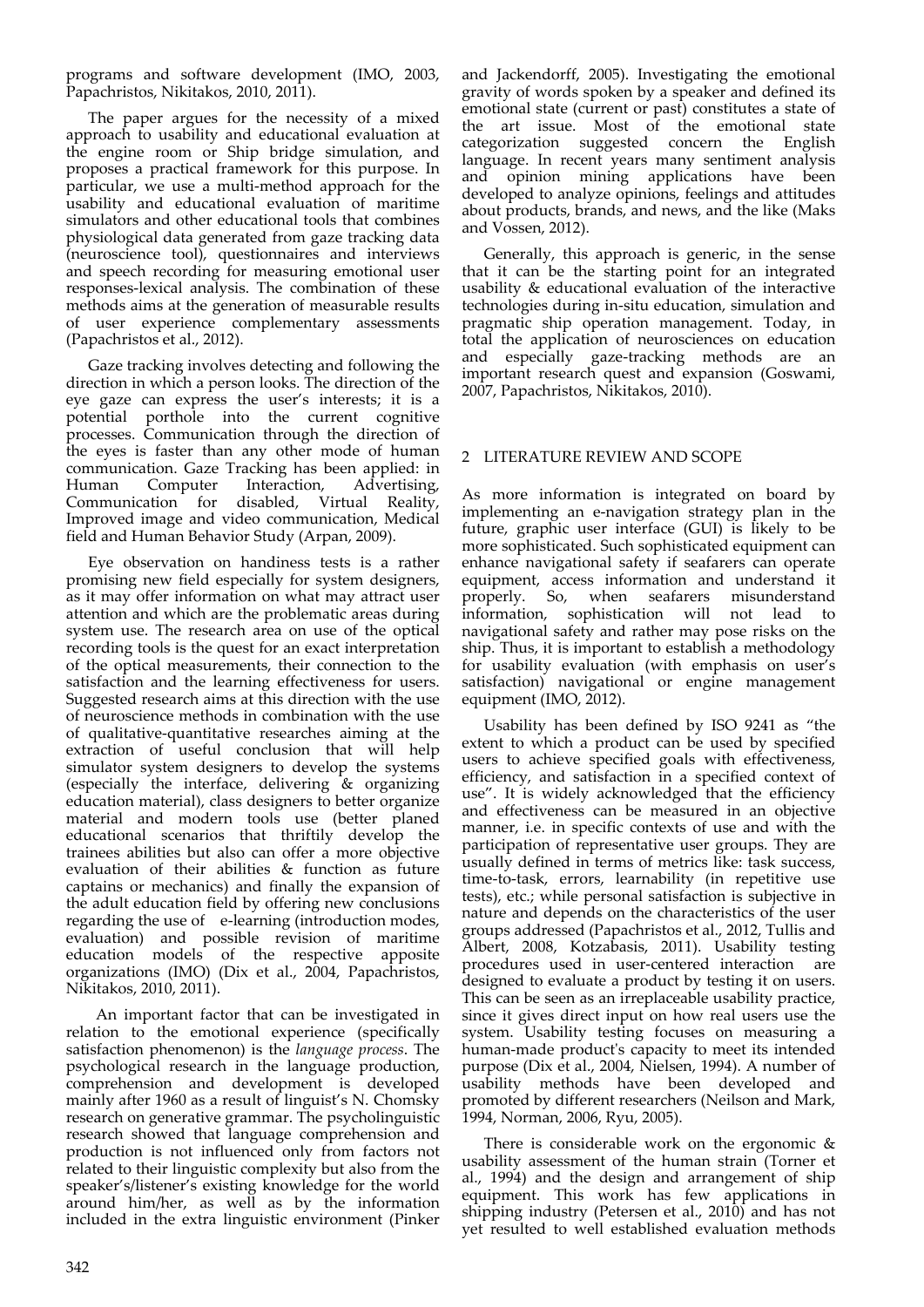and cases (Wang, 2001). More specifically, these studies tend to report on usage effects on health, safety and mental workload; however they offer little guidance on the evaluation methods and/or the design of the respective technology and equipment (devices) with respect to usability (Papachristos et al., 2012).

Research in Human‐Computer Interaction (HCI) has created many methods for improving usability during the design process as well as at the evaluation of interactive products. The study of usability itself is extended to include other aspects of the user experience like accessibility, aesthetics, emotion and affect and ergonomics (Papachristos et al., 2012).

The area of computer simulation has been successfully applied to the study and modeling of processes, applications and real‐world objects (Rutten et al., 2012). The simulators constitute a category of educational software and follow a methodology of application in instructive practice (Crook, 1994, Solomonidou, 2001). According to de Jong and van Joolingen (1998) a computer simulation is "a program that contains a model of a system (natural or artificial; e.g., equipment) or a process". Their use in the science or technology education has the potential to generate higher learning outcomes in ways not previously possible (Akpan, 2001). In comparison with textbooks and lectures, a learning environment with a computer simulation has the advantages that students can systematically explore hypothetical situations, interact with a simplified version of a process or system, change the time‐scale of events, and practice tasks and solve problems in a realistic environment without stress (van Berkum and de Jong, 1991). A student's discovery that predictions are confirmed by subsequent events in a simulation, when the student understands how these events are caused, can lead to refinement of the conceptual understanding of a phenomenon (Windschitl and Andre, 1998). Possible reasons instigating teachers to use computer simulations include: the saving of time, allowing them to devote more time to the students rather than setting up and supervising experimental equipment; the ease with which experimental variables can be manipulated, allowing for stating and testing hypotheses; and provision of ways to support understanding with varying representations, such as diagrams and graphs (Blake and Scanlon, 2007).

Specifically, the Maritime Engine Simulation (MES) allows the creation of real, dynamic situations that take place on a ship at sea in a controlled surrounding where naval machine officers are able to (Kluj, 2002; Tsoumas et al., 2004):

- 1 practice new techniques and dexterities
- 2 shape opinions from teachers and colleagues
- 3 transport the theory of a real situations in a safe operation
- 4 face several problems simultaneously rather than successively, can learn by giving priority to multiple objectives under high pressure situations and change situations accordingly.

Gaze interaction through eye tracking is an interface technology that has great potential. Eye tracking is a technology that provides analytical insights for studying human behavior and visual attention (Duchowski, 2007). Moreover, it is an

intuitive human–computer interface that especially enables users with disabilities to interact with a computer (Nacke et al., 2011). Infrared monitor eye gaze tracking Human‐Computer Interaction (HCI), which is limited by restrictions of user's head movement and frequent calibrations etc, is an important HCI method (Cheng et al., 2010, Hansen and Qiang, 2010). This method measuring the effect of personalization could be the relationship of users' actual behavior in a hypermedia environment with theories that raise the issue of individual preferences and differences (Tsianos et al., 2009). The notion that there are individual differences in eye movement behavior in information processing has already been supported at a cultural level (Rayner et al., 2007), at the level of gender differences (Mueller et al., 2008), and even in relation to cognitive style (verbal‐analytic versus spatial‐holistic) (Galin and Ornstein, 1974).

International bibliography provides many sources on the Eye‐tracking research in education (Conati and Merten 2007). In the field of learning and instruction, eye tracking used to be applied primarily in reading research with only a few exceptions in other areas such as text and picture comprehension and problem solving (Halsanova et al., 2009, Hannus and Hyona, 1999, Hagerty and Just, 1993, Hyona and Niemi, 1990, Just and Carpenter, 1980, Rayner, 1998, Van Cog and Scheiter, 2010, Verschaffel et al., 1992). However, this has changed over recent years, eye-tracking is starting to be applied more often, especially in studies on multimedia learning (Van Cog and Scheiter, 2010). Because eye tracking provides insights in the allocation of visual attention, it is highly suited for the study of differences in intentional processes evoked by different types of multimedia and multi‐ representational learning materials (Van Cog and Scheiter, 2010, Halsanova et al., 2009). For example, Qu and Johnson (2005), use eye-tracking for interaction adaptation within the Virtual Factory teaching systems (VFTS), an computer tutor for teaching engineering skills. Eye‐tracking is used to discern the time the user spends reading something from the time the user spends thinking before taking action, with the goal of assessing and adapting to the motivational states of student effort and confusion.

Also, the international bibliography contains various approaches – techniques (sorting algorithms) concerning linguistic emotional analyses, which are followed and are based mainly in the existence of word lists or dictionaries with labels of emotional gravity along with applications in marketing, cinema, internet, political discourse etc. There are studies also concerning sorting English verbs and French verbs that state emotions based on conceptual and structural‐syntactical characteristics. For the Greek language there is a study on verbs of Greek that state emotions based on the theoretical framework "Lexicon‐Grammar" that is quite old and doesn't contain data from real language use; there are also some studies concerning Greek adjectives and verbs that state emotions and comparison with other languages (French – Turkish) under the viewpoint: Structural‐syntactical + conceptual characteristics. More recent studies in Greek conducted systematically the noun structures based on the theoretical framework of "Lexicon‐Grammar" and the establishment of conceptual & syntactical criteria for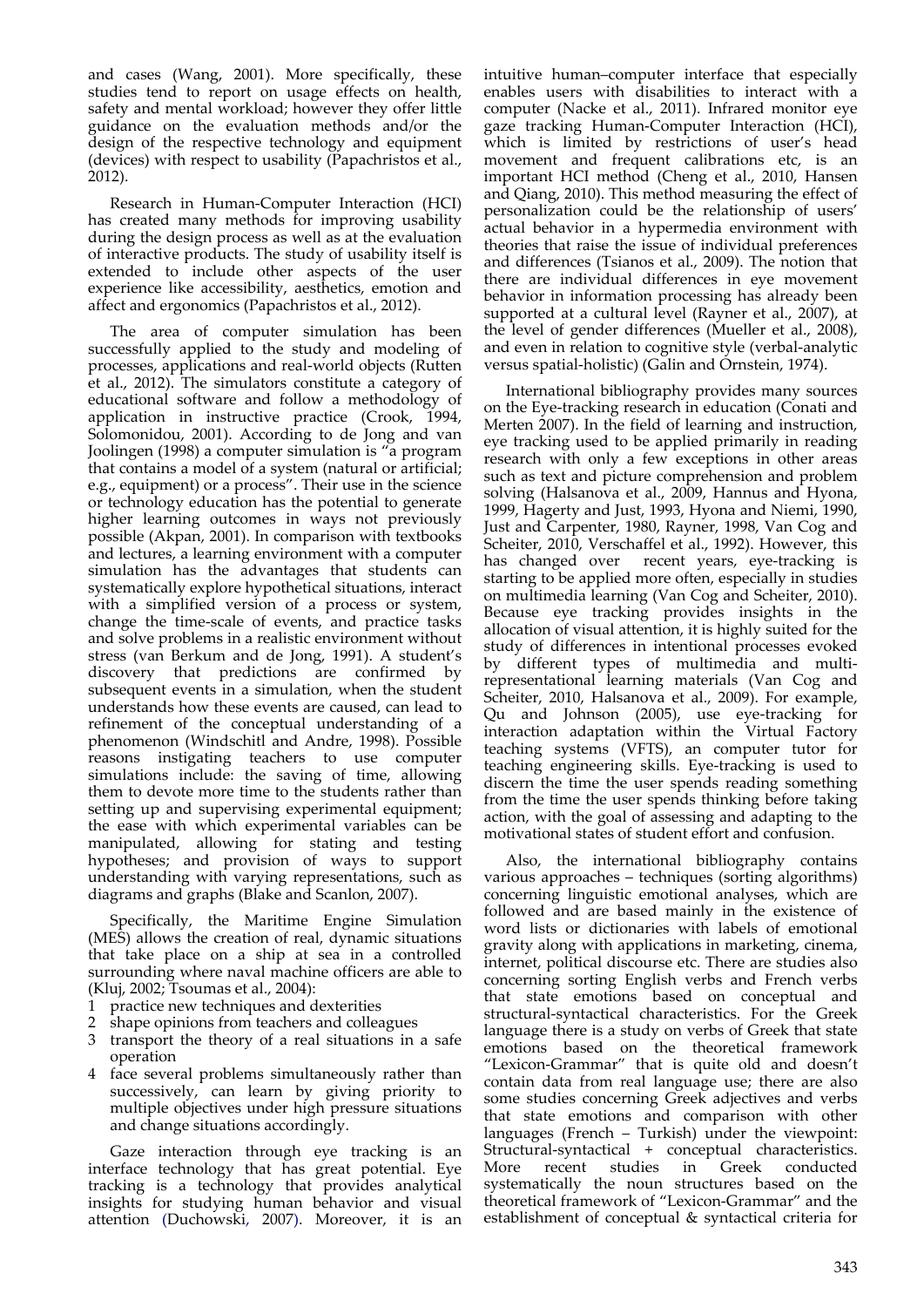the distinction and sorting of nouns based on conceptual‐syntactical characteristics of the structures in which they appear (Lambov et al., 2011; Shanahan et al., 2006; Fotopoulou et al., 2009).

The major idea of this paper is to compare the results from the gaze tracker (face analysis tool) of three experiments and sentiment/opinion techniques of two experiments of the students‐users' (subjective) satisfaction of the maritime education via user interface evaluation of several types of educational software (i.e. engine simulator, ECDIS, MATLAB). We use a combination of qualitative – quantitative methodology, on one hand, and the use of a neuroscience tool (use biometric tool –face analysis/gaze tracker) and language techniques, on the other hand. This aims at the combination of the positive aspects of the corresponding methodologies: aiming at countable results & variable check (quantitative, questionnaire use), interpretative, explanatory (qualitative, interview use) and more objective measurements by "observation" of the user's physiological data (gaze tracking use, language process).

## 3 METHOD

The optical perception includes the stimulant's natural reception from the external world and the process/explication of that stimulant. The observation of eye movement is an established method in many years now. The eye movements are supposed to depict the level of cognitive process a screen demands and consequently the level of facility or difficulty of its process. Usually, optical measurement its process. Usually, optical measurement concentrates on the following: (a) the eyes' focus points, (b) the eyes' movement patterns and/or (c) the pupil's alterations (Dix et al., 2004; Duchowski, 2007).

The measurement methodology must fulfill all three requirements of the cognitive neuroscience (experiential verification, operational definition, repetition) and include data‐tools: (a) Recording device: might include special glasses with the recording camera or a web camera, (b) Registration data process – analysis software and (c) data process software (Papachristos, Nikitakos, 2010). The following figure shows the optical data registration procedure:



Figure 1. The Gaze tracking process (as rich picture)

The elements of the proposed approach include  $(Fig.2)(Papachristos et al., 2013):$ 

- 1 Registration and interpretation of user emotional states (questionnaires)
- 2 Optical recording (gaze tracker)
- 3 Usability/Satisfaction & Educational assessment questionnaires
- 4 Wrap‐up interviews (emotional assessments).



Figure 2. The steps of proposed research approach

In the experiment the optical data registration will be conducted by the "*Face Analysis*" software that was developed by the *IVML Lab of the National Technical University of Athens*, in connection with a Web camera set on the where the subject of the research where the subject of the research (educational software i.e. MATLAB) (Asteriadis et al., 2009). That particular software records a large number of variables (42) that concern data on the form of the face as well but in the present research we focus only 5 parameters that refer to the user's eyes and head movement. The next diagram shows the software's optical interface during the registration procedure (Fig.3) and a figure for tool's operation (Fig.4).

|      | Description                           | Interpretation                                                                        |
|------|---------------------------------------|---------------------------------------------------------------------------------------|
| Eyes | Eye gaze vector                       | Quality parameter (eye gaze<br>trucking) values (horizontal)~0:<br>mean out of screen |
|      |                                       | values (horizontal) $\rightarrow$ 10 view of                                          |
|      | Schedule of eyes<br>& head pose       | $\sim$ 0 attention in screen                                                          |
|      | Distance from<br>monitor              | >1 close to the screen                                                                |
|      | Eye Level, EL                         | Values >10° degrees, (high<br>mobility)                                               |
|      | <b>Head roll</b><br>(anale), HR<br>χ° | Values <10 <sup>°</sup> degrees (attention<br>depending on the scenario               |
|      |                                       | Horizontal Level, HL                                                                  |

Figure 3. Biometric tool parameters interpretation ('Face Analysis')

The formalistic presentation of the tool (Face Analysis) gives a total output with a parameters set of User's Visual Attention (VA):

$$
VA = \{p_i\}, i \in [1..5]
$$
 (1)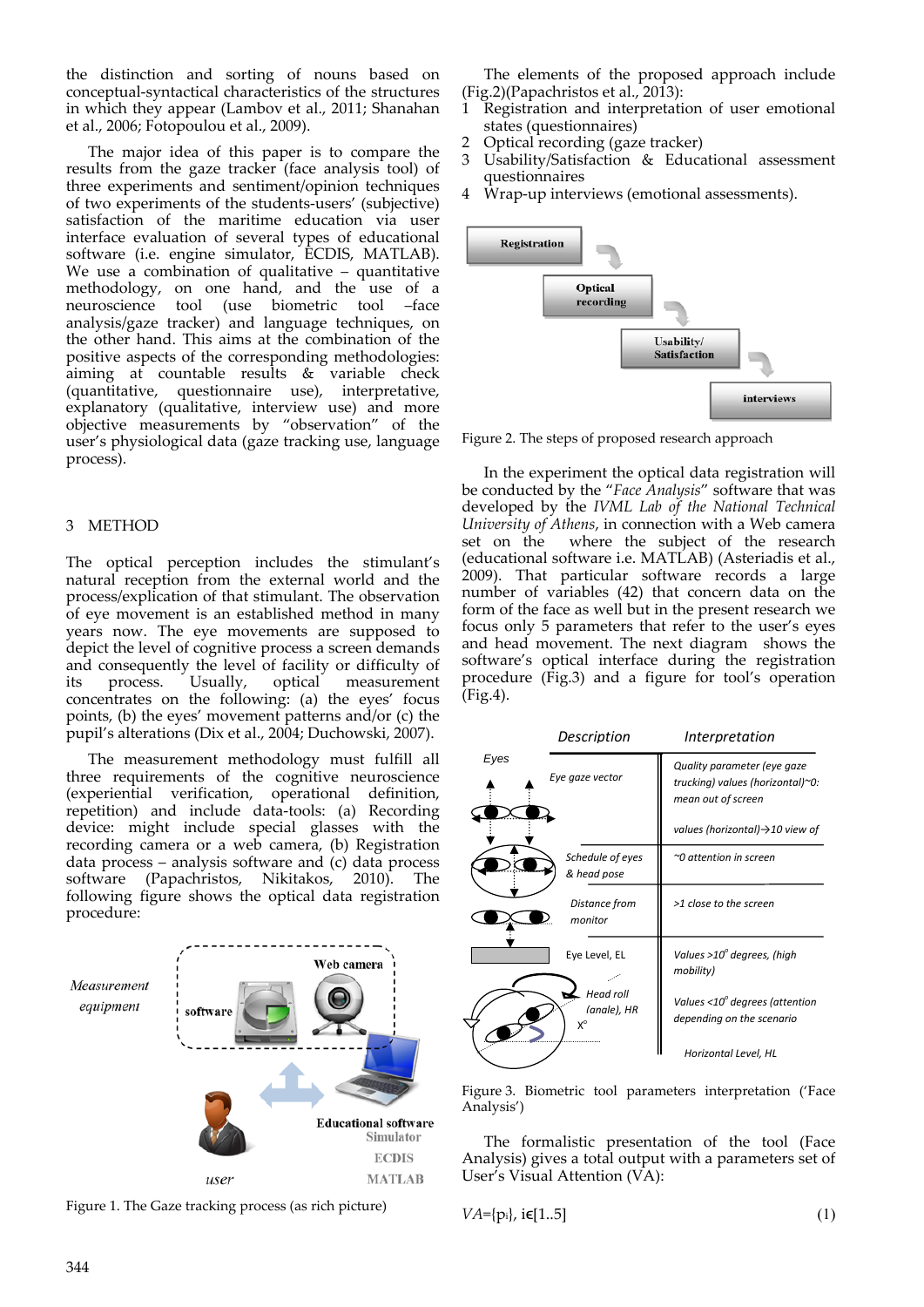who *pi*: parameters of VA, as

- $-$  p<sub>1</sub> [time]: time recording
- $-$  p<sub>2</sub> [gv (h,v)]: gaze vector f(horizontal, vertical)
- $-$  p<sub>3</sub> [h\_p]: head pose f (pitch, yaw)
- $-p_4$  [d m]: distance of monitor (metric)
- p5 [h\_r]: head roll (angle)



**Educational** software

Figure 4. 'Face Analysis' software in action

For *sentiment/opinion analysis* used a *Lexicon Base (LB).* This approach based a Greek Lexicon of Emotions ("ANTILEXICON") (Vostanjoglou, 1998). Suppose the follow parameters for sentiment/opinion processing (Fig.5):

$$
IndW_{+} = (\sum W_{S+}) / TotN_{w}
$$
 (2)

$$
IndW = (\sum W_{S} - ) / \operatorname{TotN_w} \tag{3}
$$

 $W_{S+}$  |  $W_{\text{opt}} = \sum W$  (4)

$$
W_{S-} \mid W_{op} = \sum W \tag{5}
$$

where W: number words with sentiment or opinion load per text (positive polarity+ or negative polarity-)



Figure 5. Sentiment process

The personal satisfaction modeling contains 5 levels (Papachristos et al., 2013):

| Very<br>dissatisfied | dissatisfied |              | neutral Somewhat<br>satisfied | <b>Verv</b><br>satisfied |
|----------------------|--------------|--------------|-------------------------------|--------------------------|
| <b>LEVEL</b>         | LEVEL        | <b>LEVEL</b> | LEVEL                         | <b>LEVEL</b>             |
|                      |              |              |                               |                          |

Figure 6. The Satisfaction levels

From these levels, we design the Research Personal Satisfaction Framework (RPSF) (Fig.7) (Papachristos et al., 2013):

- *Negative Level* (Levels 1 & 2)
- *Neutral Level* (Level 3)
- Positive Level (Levels 4 & 5)

| <b>Negative Level</b> | <b>Neutral Level</b> | <b>Positive Level</b> |
|-----------------------|----------------------|-----------------------|
| Level 1 AND 2         | Level 3              | Level 4 AND 5         |
|                       |                      |                       |

Figure 7. The Research Personal Satisfaction Framework (RPSF)

Finally, we use a combination of methods (questionnaires, interviews), because in the international bibliography, the use of multiple methods of educational evaluation in educational practice is more effective and the combinatorial use of quantitative and qualitative approaches confines their weaknesses (Brannen, 1995, Bryman, 1995, Patton, 1990, Retalis et al., 2005, Tsianos et al., 2009). Specifically, the Mixed Methods Research (MMR) employs a combination of qualitative and quantitative methods. It has been used as a distinct approach in the social and behavioral sciences for more than three decades. MMR is still generating discussions and debates about its definition, the method involved, and the standards for the quality. Although still evolving, MMR has become an establish approach. It is already considered the 3rd research approach, along with the quantitative and qualitative approaches, and has its own emerging world view, vocabulary, and techniques (Fidel, 2008).

The Personal (subjective) Satisfaction is a difficult measuring factor. For that, we use a mixed technique by using a gaze tracker and language dimension/sentiment analysis with MMR methods (questionnaire & interview), verifying measurements can be accomplish in order to extract safer conclusions. The size of samples is small because in experimental psychology by using equipment, are 20‐ 30 participants usually. The size of sample depends from nature of research (Borg and Gall, 1979, Cohen et al. 2008, Papachristos et al., 2013a, 2013b, 2013c).

### 4 ANALYSIS

I. The data of gaze tracking analysis come from three experiments for Gaze tracking (Fig.8)(Papachristos et al., 2013a, 2013b, 2013c):

 *Experiment‐A(E‐A)*: the execution a didactic scenario in a MATLAB environment that took place in Marine Academy of Aspropyrgos – MAA (Merchant Faculty). The random sampling took place in January 2011 in the Computer Science Lab of MAA. The sample consists of 16 students (15 Male, 1 Female) that were subjected to the specific experimental procedure, completed the questionnaire and gave interviews (MMR approach). The scenario is based on the educational material (according to the STCW‐95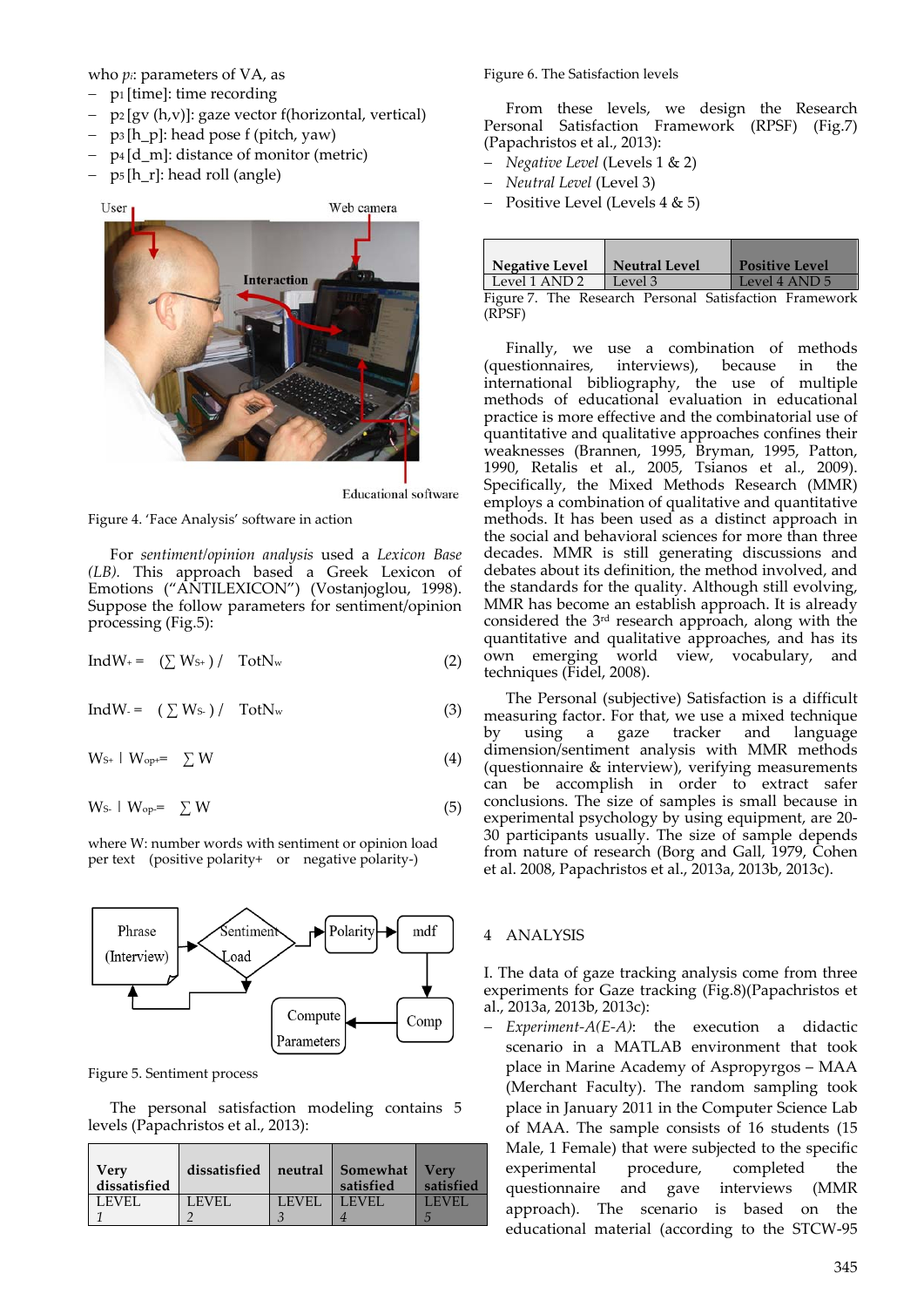corresponding standard) tutored in the  $5<sup>th</sup>$ semester, aiming at the following educational goals:

- mathematic tool for control systems design,
- control systems modeling, and
- model analysis and simulation
- The scenario involves the following activities:
- transfer functions (tf) to MATLAB:

$$
G_1(s) = 1 / s + 1 \tag{6}
$$

$$
G_2(s) = 1 / s \tag{7}
$$

 and computation the total transfer function (Gtotal(s)). Furthermore, calculating the response (image) of the Gtotal(s) in which there is a unitary feedback (Η=1) and a step function entrance.

The scenario combines educational goals with the use of simple implementation commands in the MATLAB environment. Video recording of  $5 - 18$ min per student. We use simple scale for usability assessment.

- *Experiment‐B(E‐B)*: the execution scenarios in e‐ navigation environments (ECDIS), aiming:
	- to plan and display the ship's route for the intended voyage and to plot and monitor positions throughout voyage
	- $-$  follow SOLAS V/19.2.1.4

The sampling was carried out on the January 2012 until May 2012, in the Information Technologies Lab of the National Marine Training Centre of Piraeus (NMTCP). Participated 3 Marine officers in experiment and they underwent a specific procedure (ships travels in different ports) in the ECDIS lab room with recording of 23 min per student. They completed the questionnaires and were interviewed follow the research methodology framework. We use SUS scale (SUS is a simple, ten‐item scale giving a global view of subjective assessments of usability) for usability assessment (Brooke, 1996).

 *Experiment‐C (E‐C):* sampling was carried out between May and June 2012, in the Marine Engine System Simulator (MESS) Laboratory of the National Marine Training Centre of Piraeus (NMTCP). The samples consisted of 13 professional (Merchant Marine officers) that were subjected to a specific experimental procedure (operation management) in engine room simulator ERS 5L90MCL11, (video recording ~23 minutes per student), completed the questionnaires and gave interviews. We use SUS scale for usability assessment too.



Figure 8. Diagram of Result Analysis for Gaze tracking

The result analysis:

- *E‐A*: The VA parameters shows
- the gaze vertical  $(p2)$  is 0 for a long time (mean, median and mode values for all satisfaction scales: Matlab & scenario), which means that users focus enough time out off screen,
- in a distance from the monitor (dist\_Monitor parameter) it is observed that approach the screen (>1) and keep a relatively close distance (values homogeneity),
- Timerecording parameter (video recording) is connected to the Satisfaction scale (grows in low scale to upper scale) (Fig.9).



Figure 9. Time allocation relative success of didactic scenario (computing stages G1(s)/G2(s)/G'/Gtot/Time response)

 *E‐B*: a relationship between Gaze parameter and Usability assessment of users. The gaze parameter depending from SUS score. It shows attention increases as assessment from ECDIS software, as shown the next table:

| Table 1. Correlation between variables |  |
|----------------------------------------|--|
|                                        |  |

| Variable<br>correlated                      | Spearman's Sig.<br>rho | $(2-tailed)$ | Remark   |
|---------------------------------------------|------------------------|--------------|----------|
| SUS Score – Gaze<br>Vertical parameter (p2) | .393                   | .029         | Positive |

- *E‐C*: we found the Visual Attention (VA) from the "Face Analysis tool" shows (Tab.2)
	- growing the attention as satisfaction scenario increase (mean grow high  $\rightarrow$  very high) in dist parameter (distance from monitor, >1 close to the screen),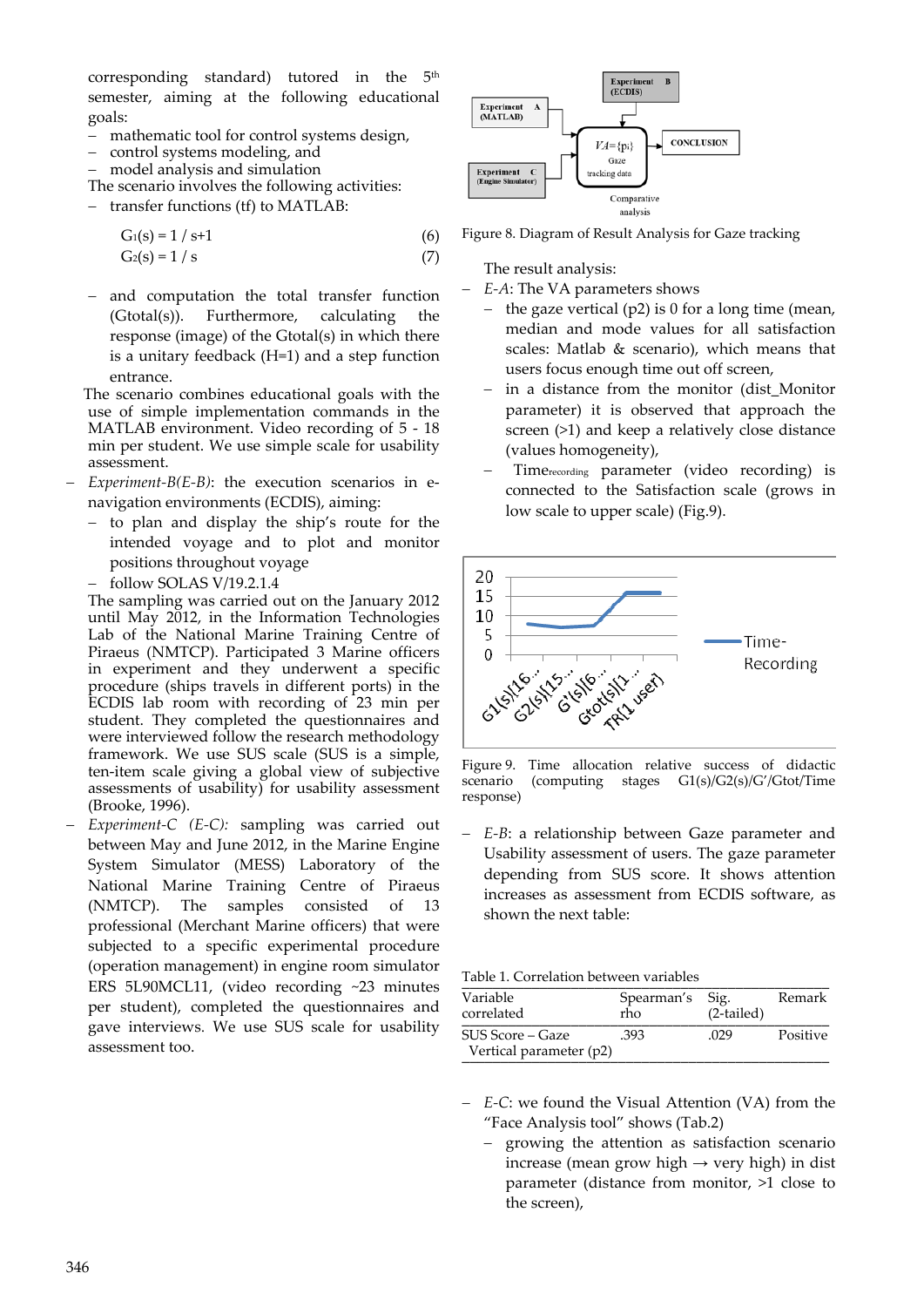- growing the attention as satisfaction scenario increase (mean grow high  $\rightarrow$  very high) in Head Roll parameter (rolling of the head – eye angle from horizontal level, <10 attention depending on the scenario, >10 high mobility),
- growing the attention as satisfaction scenario increase (mean grow high  $\rightarrow$  very high) in Gaze tracking parameter (Gaze vertical parameter >1 view the screen).

Table 2. Variation of VA parameters

| Satisfaction Scenario | Very high     | High               | Medium     |
|-----------------------|---------------|--------------------|------------|
| (Average)             | $(4$ male $)$ | $(8 \text{ male})$ | $(1$ male) |
| <b>Gaze Vertical</b>  | 8.28          | 7.09               | 0.21       |
| Dist Monitor          | 1.12          | 1.07               | 0.99       |
| Head Roll             | 19            | 0.49               | $-2.16$    |

II. The data of sentiment/opinion analysis come from three experiments for Gaze tracking (Fig.9)(Papachristos et al., 2013d; Papachristos and Nikitakos, 2014):



Figure 9. Diagram of Result Analysis for Sentiment Analysis

- 1 *Experiment ECDIS (E‐E):* The experimental procedure for satisfaction phenomenon of the users‐students in e‐navigation ship's bridge environment *ECDIS* in May and June 2012, in the Marine Engine System Simulator (MESS) Laboratory of the National Marine Training Centre of Piraeus (NMTCP) (sample: 31 Marine officers).
- 2 *Experiment Engine Simulator (ES‐E):* the sampling was carried out between January and February 2013. The samples consisted of  $\ddot{6}$  students-users. They were subjected to a specific experimental procedure (Diesel generator operation) in engine room simulator and completed the questionnaires and gave interviews (research approach).

We found in both experiments (E‐E, ES‐E):

 The most used phrase in user's answers in sentiment analysis has this format:

*Phrase*: (mdf | auxiliary verb) + satisfied (7)

- and opinion analysis:

*Phrase*: mdf +adjective| noun | verb (8)

Specifically, in E‐E experiment found:

 $-$  In sentiment/opinion analysis, we observe the total word of answer's users depending from satisfaction (growing the sum of Total words from low  $\rightarrow$  very high satisfaction) in Scenario & ECDIS satisfaction.

- The Mdf (modifiers) words (Mean Mdf, using Mdf) depending from satisfaction (growing from low  $\rightarrow$  very high satisfaction) in Scenario & ECDIS satisfaction.
- The most used word in sentiment phrases is *"αρκετά (enough)"* (ECDIS & Scenario satisfaction form user;s answers) and the most used phrase in user's answers has this format: (mdf  $\mid$  auxiliary verb) + satisfied (verb).

Specifically, in ES‐E experiment found:

- The Total N / Sum Mdf (Modifiers) Index depending from personal satisfaction (growing from very high  $\rightarrow$  high satisfaction) in Scenario & Simulator satisfaction.
- The most used words in sentiment phrases is *"αρκετά (enough)"& πολύ (a lot/very)* (simulator & Scenario satisfaction form users answers) and the most used phrase in user's answers has this format:  $(mdf \mid auxiliary verb) + satisfied (verb)$ & mdf +adjective| noun | verb.
- Very High personal satisfaction for simulator (majority) and high personal satisfaction for simulator (majority).
- In sentiment/opinion analysis, we observe the Mean Mdf Index is 2 approximately for all cases.

# 5 CONCLUSIONS

This experimental procedure is a primary effort to research the educational and usability evaluation with emotion analysis (satisfaction) of the users‐students in maritime simulators.

The main purpose of this research, is the investigation of personal satisfaction of a user of MET equipment (Engine room simulator, ECDIS, MATLAB) via the assistance of Gaze tracker (Face Analysis tool) & sentiment/opinion analysis, but also other methods like MMR (questionnaires‐interviews).

The results from experiments until now, are shows:

- 1 optical parameters
	- the correlation between VA parameters and satisfaction:
		- time recorder (p1),
		- Gaze vertical (p2),
		- Distance Monitor (p4), and
		- Head Roll (p5),
	- and the correlation between VA parameters and usability assessment (SUS scale)(ECDIS experiment).
- 2 language process
	- common structure type of phrase for sentiment & opinion analysis,
	- observe the total word of answer's users depending from satisfaction, and
	- the most used word in sentiment phrases is "αρκετά (enough)"

The two techniques (gaze tracking, sentiment/opinion analysis) appears to be one capable of satisfying evaluation tool. The research continues with the numeral increase of the sample and the total processing and evaluation of the research findings (qualitative and quantitative data). The proposed approach may require further adaptations to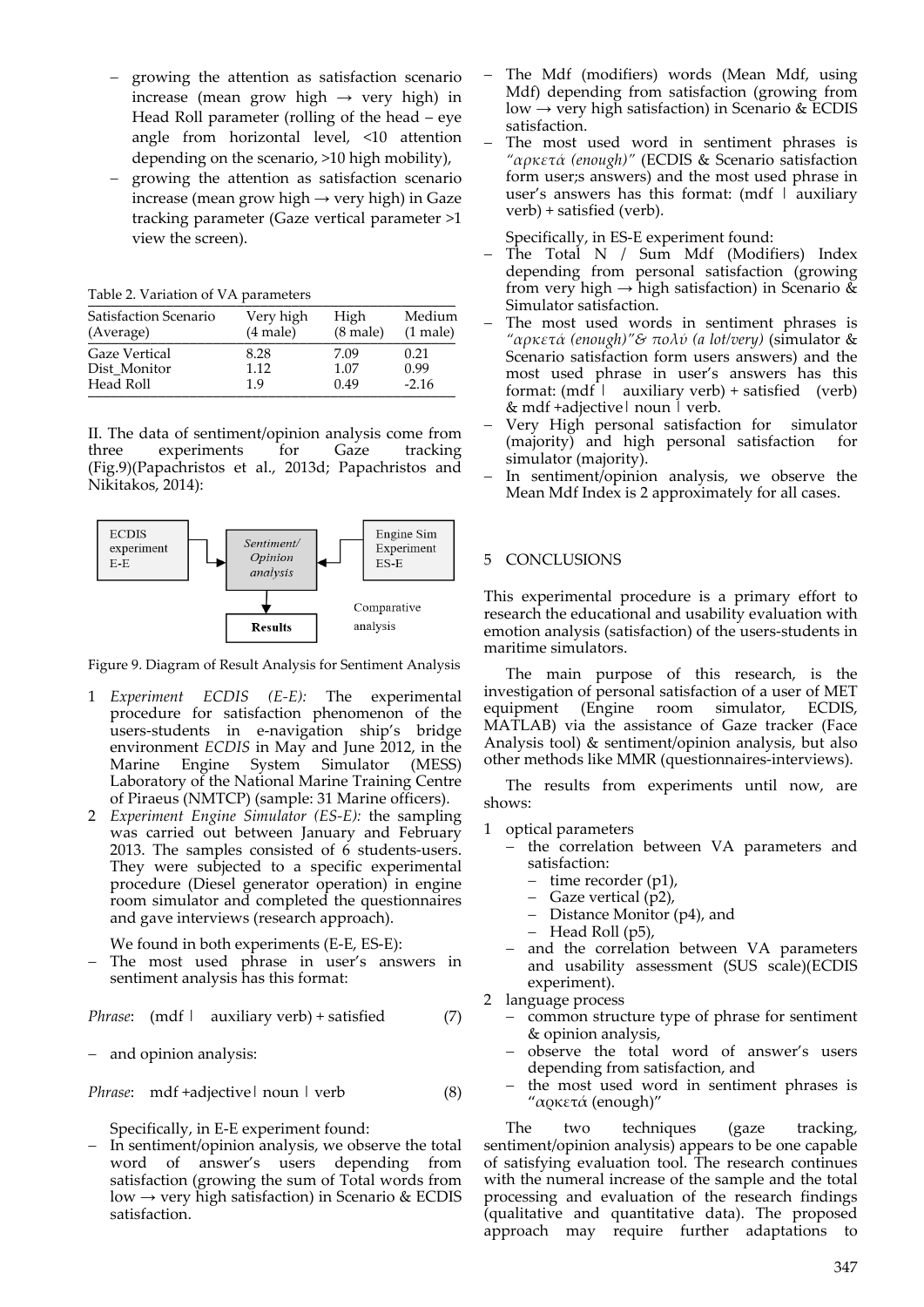accommodate evaluation of particular interactive systems.

#### REFERENCES

- Akpan, J. P. 2001. Issues associated with inserting computer simulations into biology instruction: a review of the literature. Electronic Journal of Science Education, 5(3), Retrieved from: http://ejse.southwestern.edu/article/viewArticle/7656/54
- 23. Arpan, S., 2009. "CSCI 8810 A report on Gaze Tracking", Retrieved from: http://www.docstoc.com/docs/80403505/CSCI‐8810‐C‐ Gaze‐Tracking
- Asteriadis, S. Tzouveli, P. Karpouzis, K. Kollias, S. 2009. Estimation of behavioral user state based on eye gaze and head pose—application in an e‐learning environment, *Multimedia Tools and Applications*, *Springer* 2009;41:3:469‐493.
- Blake, C., and Scanlon, E. (2007). Reconsidering simulations in science education at a distance:features of effective use. *Journal of Computer Assisted Learning,* 23(6), 491–502.
- Brannen, J. 1995. Combining qualitative and quantitative ap-proaches: An overview, J. Brannen (ed.), Mixing<br>Methods: Qualitative and Quantitative Research. *Methods: Qualitative and Quantitative Research*. UK:Avebury, 3‐38.
- Bryman, J. 1995. Quantitative and qualitative research:further reflections on their integration, *Mixing Methods: Qualita‐tive and Quantitative Research*. UK:Avebury, 57‐80.
- Borg, W.R. and Gall, M.D. (1979) Educational Research: an Introduction ( $6<sup>th</sup>$  edition). NY: Longman.
- Brooke, J. 1996. SUS: A "quick and dirty" usability scale. In: Jordan, P. W., Thomas, B., Weerdmeester, B. A., McClelland (eds.) Usability Evaluation in Industry, Taylor & Francis, London, UK pp. 189‐194.
- Cheng, D. Zhao, Z. Lu, J. Tu, D. 2010. A Kind of Modelling and Simulating Method for Eye Gaze Tracking HCI System, *Proceedings of 3rd International Congress on Image and Signal Processing* (CISP2010), IEEE, EMB, pp. 511‐ 514.
- Cohen, L. Manion, L. Morrison, K. 2008. *Research Methods in* Education (5<sup>th</sup> edtion). London: Routledge Falmer.
- Conati, C. and Merten, C. 2007. Eye‐tracking for user modelling in exploratory learning environments: An empirical evaluation. *Knowledge‐Based Systems*;20:557‐74.
- Crook, C. 1994. *Computers and the collaborative experience of learning*. London, Routledge.
- de Jong, T., and van Joolingen, W. R. (1998). Scientific discovery learning with computer simulations of conceptual domains. Review of Educational Research, 68(2), 179–201.
- Dix, A. Finlay, J. Abowd, G. D. Beale, R. 2004. *Human‐ Computer Interaction*, UK:Pearson Education Limited.
- Duchowski, A. T. 2007. E*ye tracking methodology: Theory and practice*, Springer, New York.
- Fidel, R. 2008. Are we there yet?: Mixed methods research in library and information science, *Library & Information Science Research*, pp. 265‐72.
- Fotopoulou, A. Mini, M. Pantazara, M. Moustaki,A. 2009. "La combinatoire lexicale des noms de sentiments en grec moderne", in *Le lexique des emotions*, I. Navacova and A. Tutin, Eds. Grenoble: ELLUG.
- Galin, D. and Ornstein, R. 1974. "Individual Differences in Cognitive Style—I. Reflective Eye Movements," *Neuropsychologia,* vol. 12, pp. 367‐376.
- Goswami. U. 2007. Neuroscience and education: from research to practice? *Nature Review Neuroscience*, 7:406‐ 413.
- Hagerty M, Just M A. 1993. Constructing mental models of machines from text and diagrams. *Journal of Memory and Language*; 32:71‐42.
- Hansen, D.W. Qiang, Ji 2010. In the Eye of the Beholder: A Survey of Models for Eyes and Gaze Pattern Analysis and Machine Intelligence, *IEEE Transactions on*, Vol.32, Is.3, pp.478‐500.
- Holsanova, J. Holmberg, N. Holmqvist, K. 2009. Reading information graphics: the role of spatial contiguity and dual attentional guidance. *Applied Cognitive Psychology* 2009; 23:1215‐26.
- Hyona J, Niemi P. 1990.Eye movements during repeated reading of a text. *Acta Psychologica*; 73: 259‐80.
- IMO‐International, Maritime Organization, 2003. Issues for training seafarers resulting from the implementation on board technology, *STW 34/INF.6*.
- IMO, 2012. "Development of an e‐Navigation strategy implementation plan", NAV 58/INF.13, 27 April 2012.
- ISO 9241, "Ergonomics of Human System Interaction", http://www.iso.org.
- Just M A, Carpenter  $\check{P}$  A. A. 1980. Theory of reading: From eye fixations to comprehension. *Psychological Review* 1980;87: 329‐55.
- Kluj, S. 2002. Relationship between learning goals and proper simulator, *ICERRS5 Paper*.
- Kotzabasis, P. 2011. *Human‐Computer Interaction: Principles, methods and examples,* Athens, Kleidarithmos (in Greek).
- Lambov, D. Pais, S. Dias, G. 2011. Merged Agreement Algorithms for Domain Independent Sentiment Analysis, Pacific Association, For Computational Linguistics (PACLING 2011), *Procedia ‐ Socila and Behavioural Sciences*, 27, pp. 248‐257.
- Maks, I. and Vossen, P. 2012. A lexicon model for deep sentiment analysis and opinion mining applications, *Decision Support Systems 53,* pp. 680‐88.
- Mueller, S.C. Jackson, C. P. T. and Skelton, R.W. 2008. "Sex Differences in a Virtual Water Maze: An Eye Tracking and Pupillometry Study". *Behavioural Brain Research, vo*l. 193, pp. 209‐215.
- Nacke L.E. Stellmach, S. Sasse, D. Niesenhaus, J. Dachselt, R. 2011. LAIF: A logging and interaction framework for in virtual entertainment environments, *Entertainment Computing* 2, pp. 265–273.
- Nielsen, J. 1994. *Usability Engineering*, Academic Press Inc.
- Nielsen, J, and Mack, R.L. (eds.) 1994. *Usability Inspection Methods*, New York, John Wiley.
- Norman, K.l. 2006. Levels of Automation and User Participation in Usability Testing, Interacting with computers, Elsevier.
- Papachristos D, Nikitakos N. 2010. *Application Methods and Tools of Neuroscience, in Marine Education.* Conference Proceedings "Marine Education & Marine Technology" (ELINT), 1 December 2010, Athens, Greece.
- Papachristos, D. and Nikitakos, N., 2011. *Evaluation of Educational Software for Marine Training with the Aid of Neuroscience Methods and Tools*, Symposium Proceedings, TransNav2011 Symposium, Gdynia Maritime University, Poland, 15‐17 June, 2011.
- Papachristos, D. Koutsabasis, P. Nikitakos, N. 2012. Usability Evaluation at the Ship's Bridge: A Multi‐ Method Approach, In *Proceedings of 4th International Symposium on "Ships Operation, Management and Economics"‐SOME12*, The Greek Section (SNAME), 8‐9 November 2012, Eygenideio Foundation, Athens.
- Papachristos, D. and Nikitakos, N., 2013a. Human Factor Evaluation for Marine Education by using Neuroscience Tools, In Proceedings 4<sup>th</sup> International Symposium of Maritime Safety Security and Environmental Protection, 30-31 May 2013, Athens, Athens, http://www.massep.gr/sponsorship‐opportunities/.
- Papachristos, D. Alafodimos, K. Lambrou, M. Kalogiannakis, M. Nikitakos, N. 2013b. Gaze tracking Method Use in the Satisfaction Evaluation (Matlab Environment) in Maritime Education. *Information & IT Today*, ISSN: 1339‐147X, Vol.1, Issue 1, pp.11‐18.